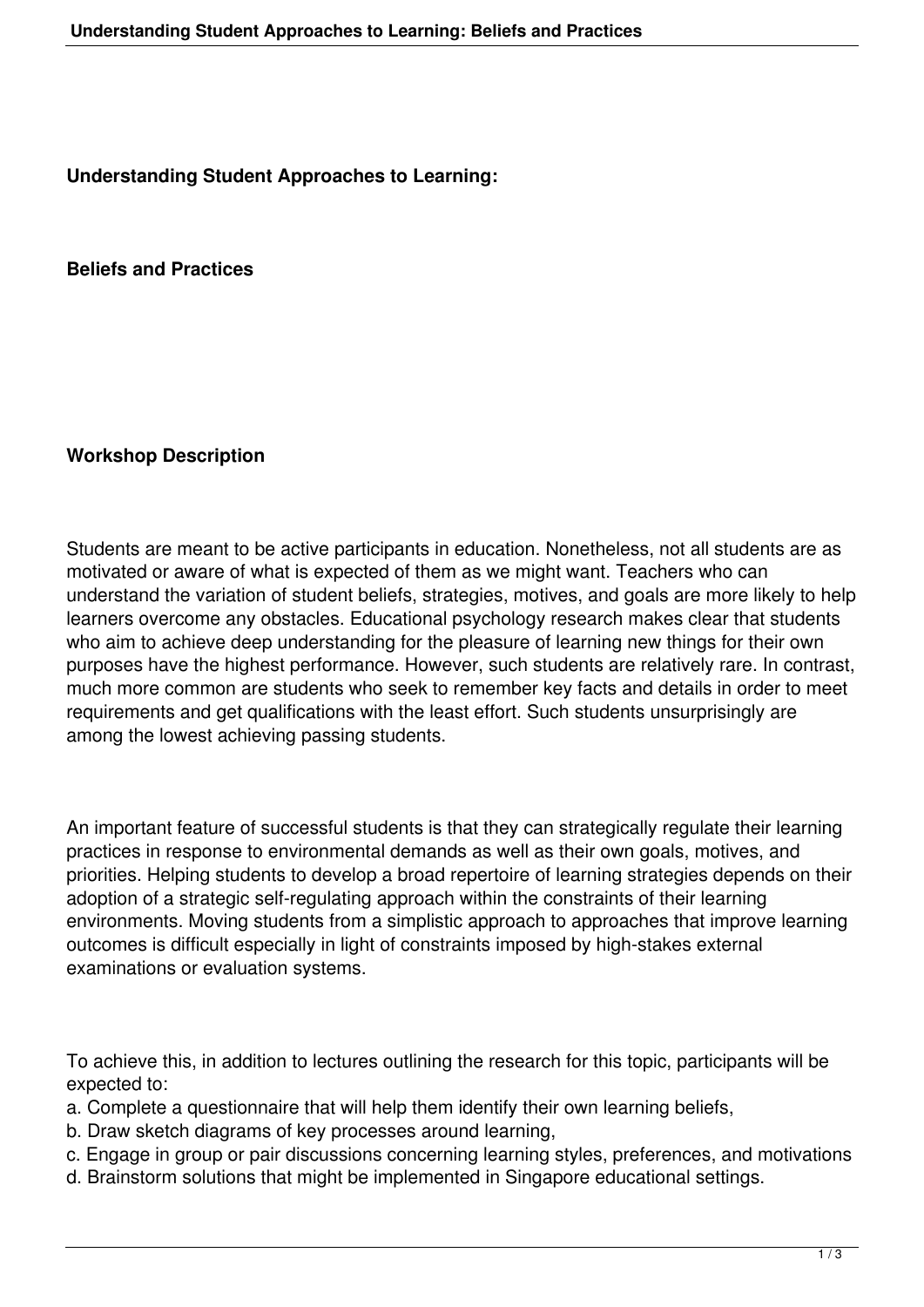Participants will appreciate and understand

- Their personal beliefs and values concerning the nature of learning and assessment
- Relate the research literature to their personal practices and values
- The approaches and attitudes students bring to learning and the potential consequences upon learning outcomes and emotions

• The effect of culture upon student beliefs and responses to learning challenges and assessments

## **Registration Details**

Topic: Understanding Student Approaches to Learning: Beliefs and Practices

Trainer: Professor Gavin Brown

Date: 9 July 2020 Thursday Postponed to 7 September 2020 Monday

Time: 9.00pm to 12.30pm

Programme as follow:

9.00am to 10.00am – seminar (1 hour) 10am to 1015am – break 1015am to 1115am – seminar (1 hour) 1115am to 1130am – break